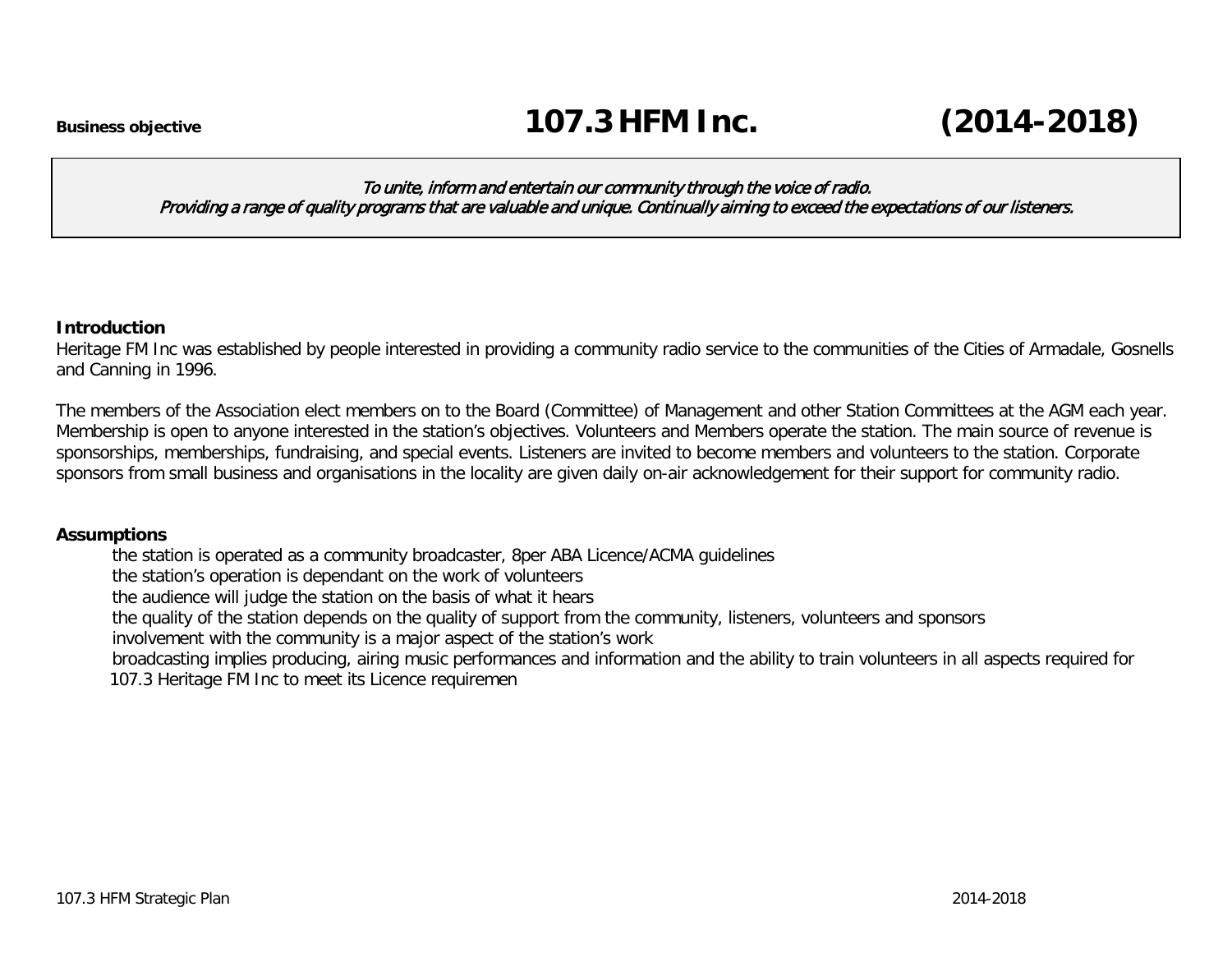## **Current Planning**

1. Approve business final plan August 2015

# **Suggested Yearly Planning Process**

| 1. Finalise budget                                 | June             |
|----------------------------------------------------|------------------|
| 2. Undertake audit                                 | July/August      |
| 3. Review long term objectives                     | September        |
| 4. AGM                                             | October          |
| 5. Priority for coming year and performance review | January/February |

| <b>Key Business Drivers</b>                                                                                         | <b>Objectives</b>                                                                                                                                                                                                                                                               |
|---------------------------------------------------------------------------------------------------------------------|---------------------------------------------------------------------------------------------------------------------------------------------------------------------------------------------------------------------------------------------------------------------------------|
| 1. Programming - Continually improve quality of programming to<br>meet listener expectations and attract membership | 1.1 Develop programming to comply with ACMA codes of practice and other state and<br>federal legal requirements.                                                                                                                                                                |
|                                                                                                                     | 1.2 Maximise the flow of the programming schedule to meet listener expectations.                                                                                                                                                                                                |
|                                                                                                                     | 1.3 Maintain and develop programming to continually attract and broaden listener<br>base and strengthen 'niche' position, including: talk back, ethnic, sport, alternative<br>music, religious, community interest, art, literature, radio play/drama, fishing, for<br>example. |
|                                                                                                                     | 1.4 Undertake scheduling in accordance with station policies and practices.                                                                                                                                                                                                     |
|                                                                                                                     | 1.5 Produce quality pre-recorded announcements.                                                                                                                                                                                                                                 |
|                                                                                                                     | 1.6 Engage the community with regular outside broadcasts.                                                                                                                                                                                                                       |
|                                                                                                                     | 1.7 Continually maintain and optimise the station's music library and resources.                                                                                                                                                                                                |
|                                                                                                                     | 1.8 Liaise with training coordinator re: on air training for announcers.                                                                                                                                                                                                        |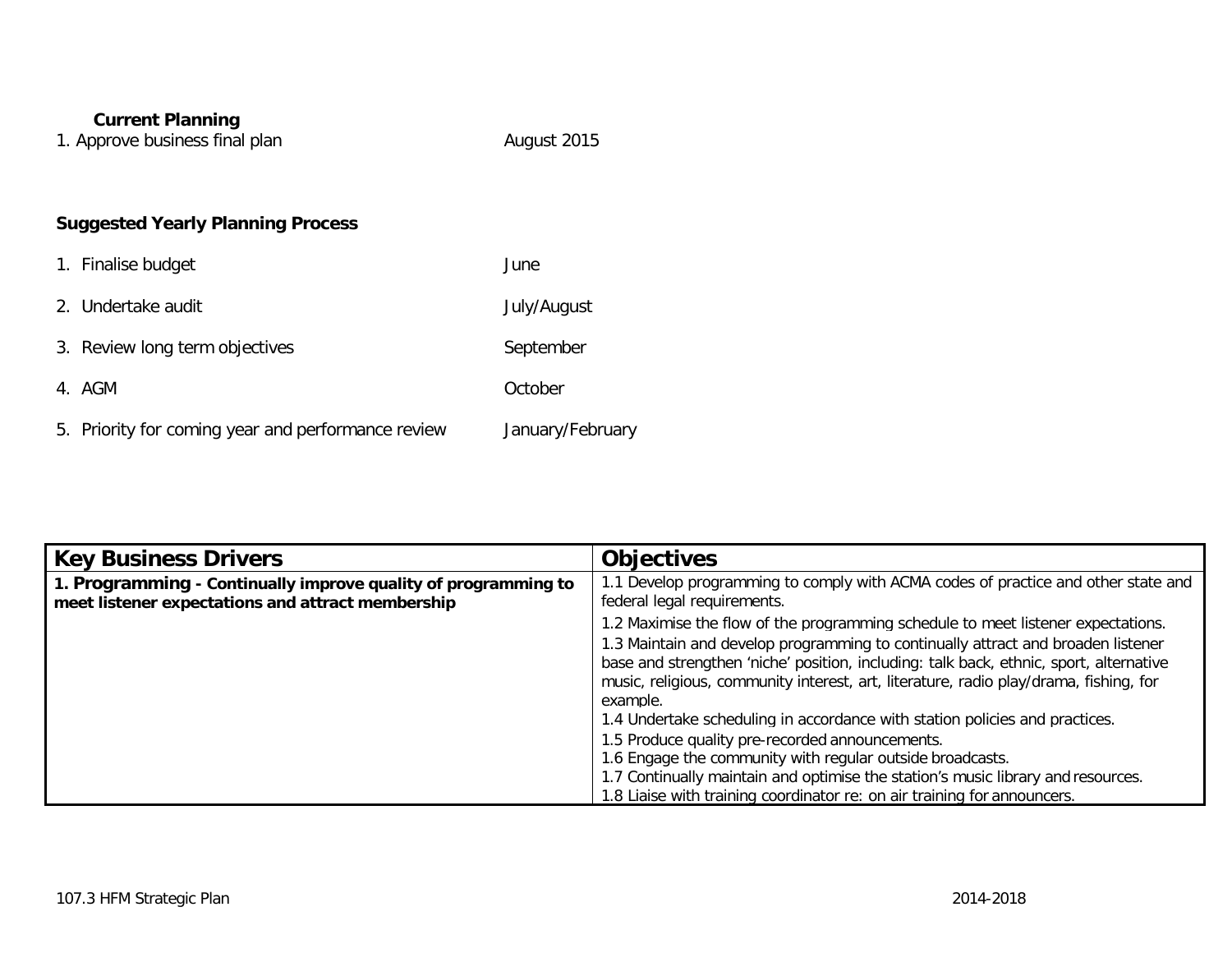| 2. Marketing - In consultation with the community, including<br>current and potential sponsors, continually improve our<br>programs to meet listener and sponsor expectations | 2.1 Following wide consultation, develop marketing strategies to increase and<br>maintain membership, listener base and sponsors.                                                                                                                                                                                                           |
|-------------------------------------------------------------------------------------------------------------------------------------------------------------------------------|---------------------------------------------------------------------------------------------------------------------------------------------------------------------------------------------------------------------------------------------------------------------------------------------------------------------------------------------|
|                                                                                                                                                                               | 2.2 Develop and nurture mutual working relationships with community groups and<br>stakeholders to promote the station.<br>2.3 Develop the 'brand'.                                                                                                                                                                                          |
|                                                                                                                                                                               | 2.4 Utilise available human and marketing resources to increase fundraising and<br>sponsorship revenue.                                                                                                                                                                                                                                     |
|                                                                                                                                                                               | 2.5 Increased presence in the community at outside broadcasts and fundraisers in<br>branded attire to increase awareness.<br>2.6 Improve and maintain website and social media tools.                                                                                                                                                       |
| 3. Membership/Volunteers - Promote 107.3HFM membership,<br>provide training to improve the skill base of the station, seek                                                    | 3.1 Identify the skills of the membership base and encourage participation to utilise<br>those skills.                                                                                                                                                                                                                                      |
| more active participation and effective utilization of volunteers.                                                                                                            | 3.2 Develop information and feedback strategies for each of the<br>membership/volunteer categories.                                                                                                                                                                                                                                         |
|                                                                                                                                                                               | 3.3 Encourage social activities to develop cohesive work environment.<br>3.4 Increase volunteer base and provide incentives to retain members and volunteers.                                                                                                                                                                               |
| 4. Finance - Manage, control and report on the day to day finances<br>of the station to plan for and provide long term financial viability                                    | 4.1 Develop a budget for the period of the business plan.                                                                                                                                                                                                                                                                                   |
|                                                                                                                                                                               | 4.2 Monitor expenses to ensure financial viability.<br>4.3. Seek diverse revenue sources, so as to reduce dependence on any one source.                                                                                                                                                                                                     |
|                                                                                                                                                                               | 4.4 Coordinate Grants Application Arm to focus on applying for ongoing grants and<br>grants acquittals.                                                                                                                                                                                                                                     |
|                                                                                                                                                                               | 4.5 Maintaining the records of accounts (internally or externally sourced depending on<br>available skill set and cost) and presenting accurate monthly reconciled accounts to<br>the committee and accurate, audited end of financial year reports to members.                                                                             |
| 5. Infrastructure - Maintain and improve the station's<br>infrastructure and facilities                                                                                       | 5.1 Monitor and review LAP area.                                                                                                                                                                                                                                                                                                            |
|                                                                                                                                                                               | 5.2 Develop structured replacement and maintenance program for all station assets,<br>commodities and equipment ensuring compliance with OS&H policies and procedures.<br>5.3 Ensure compliance with lease requirements for station premises.<br>5.4 Maintain asset register.<br>5.5 Coordinate security of station assets, keys and codes. |